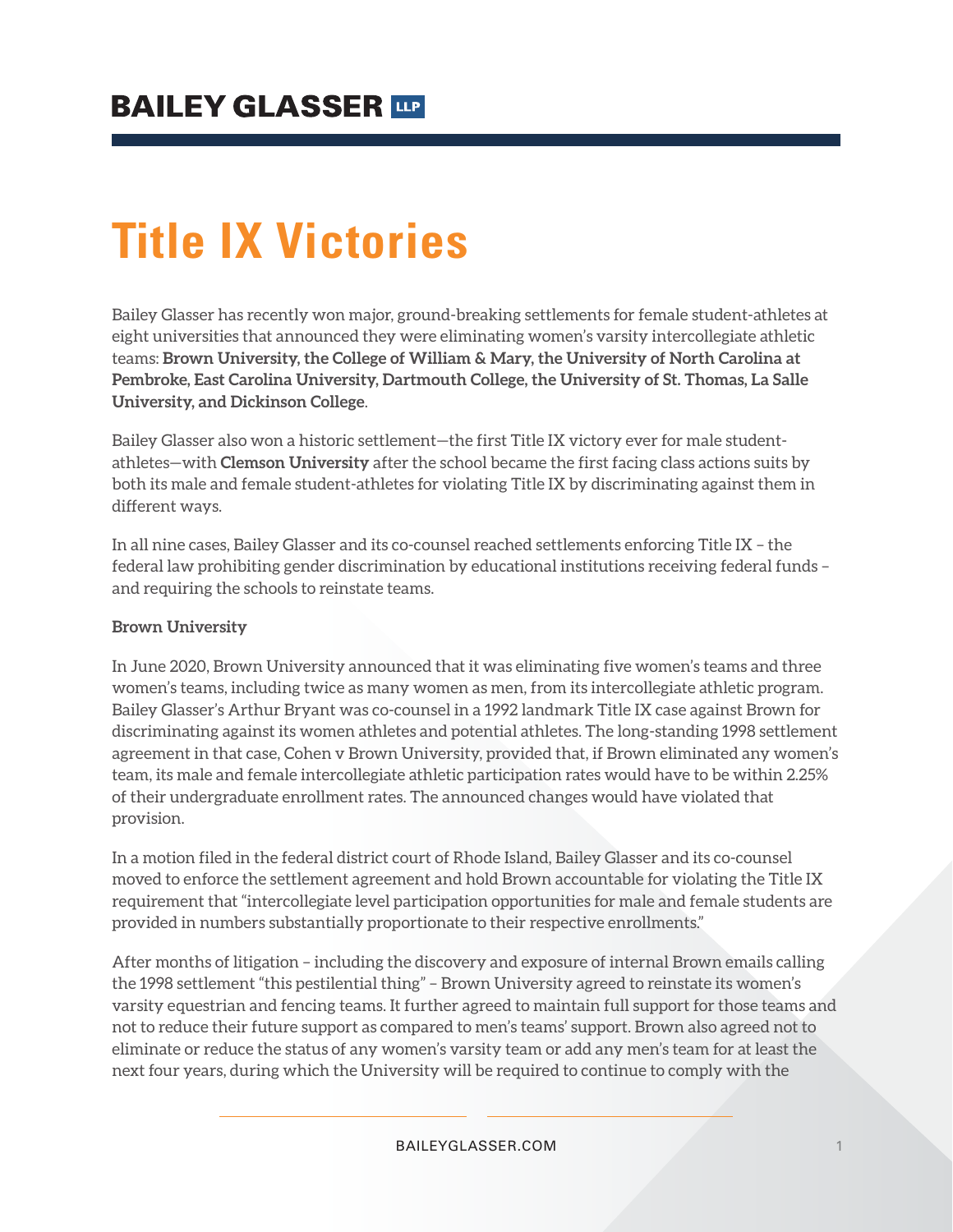TITLE IX VICTORIES

consent decree it first agreed to in 1998.

The proposed settlement was announced on September 23, 2020. A federal court gave final approval to the settlement agreement on December 15, 2020. While the Brown University litigation was taking place, Bailey Glasser also challenged the College of William & Mary's efforts to violate Title IX by eliminating women's teams.

#### **College of William & Mary**

On September 3, 2020, William & Mary announced that it was eliminating its women's varsity gymnastics, swimming, and volleyball teams — and its men's varsity gymnastics, swimming, and track and field teams —effective at the end of the 2020-21 academic year.

On September 23, 2020, Bailey Glasser's Bryant, lead counsel for the women student-athletes, wrote to William & Mary President Katherine Rowe, told her he represented women on the three teams, and informed her the elimination of those teams violated Title IX. His letter said that, if the school did not reinstate and continue the teams, he and his legal team would file a class action lawsuit in federal court to prevent their elimination and to hold William & Mary accountable for violating Title IX by depriving women athletes and potential athletes of equal opportunities, athletic financial aid, and treatment.

Bryant had previously threatened to sue William & Mary for violating Title IX in 1991, when it decided to eliminate its women's basketball and swimming teams, along with its men's swimming and wrestling teams. The school had quickly reinstated all four teams.

This time, a more far-reaching victory was reached. On October 19, 2020, to avoid being sued, William & Mary agreed to reinstate its women's gymnastics, swimming, and volleyball teams, develop a Gender Equity Plan, and bring its intercollegiate athletics program into compliance with all aspects of Title IX by the 2022-23 academic year. On November 5, 2020, the school announced it was reinstating the men's teams, too.

#### **University of North Carolina at Pembroke**

Following those two cases, Bailey Glasser threatened suit under Title IX against the University of North Carolina at Pembroke (UNCP), which had announced that it was "suspending" women's varsity golf for at least two years to save money. On November 24, 2020, Bryant wrote to UNCP's president on behalf of the team members and said the "suspension" violated Title IX. Bryant's letter said he and his co-counsel would file a class action lawsuit against UNCP for depriving women athletes and potential athletes of equal opportunities, athletic financial aid, and treatment unless the school agreed to reinstate the team and comply with Title IX.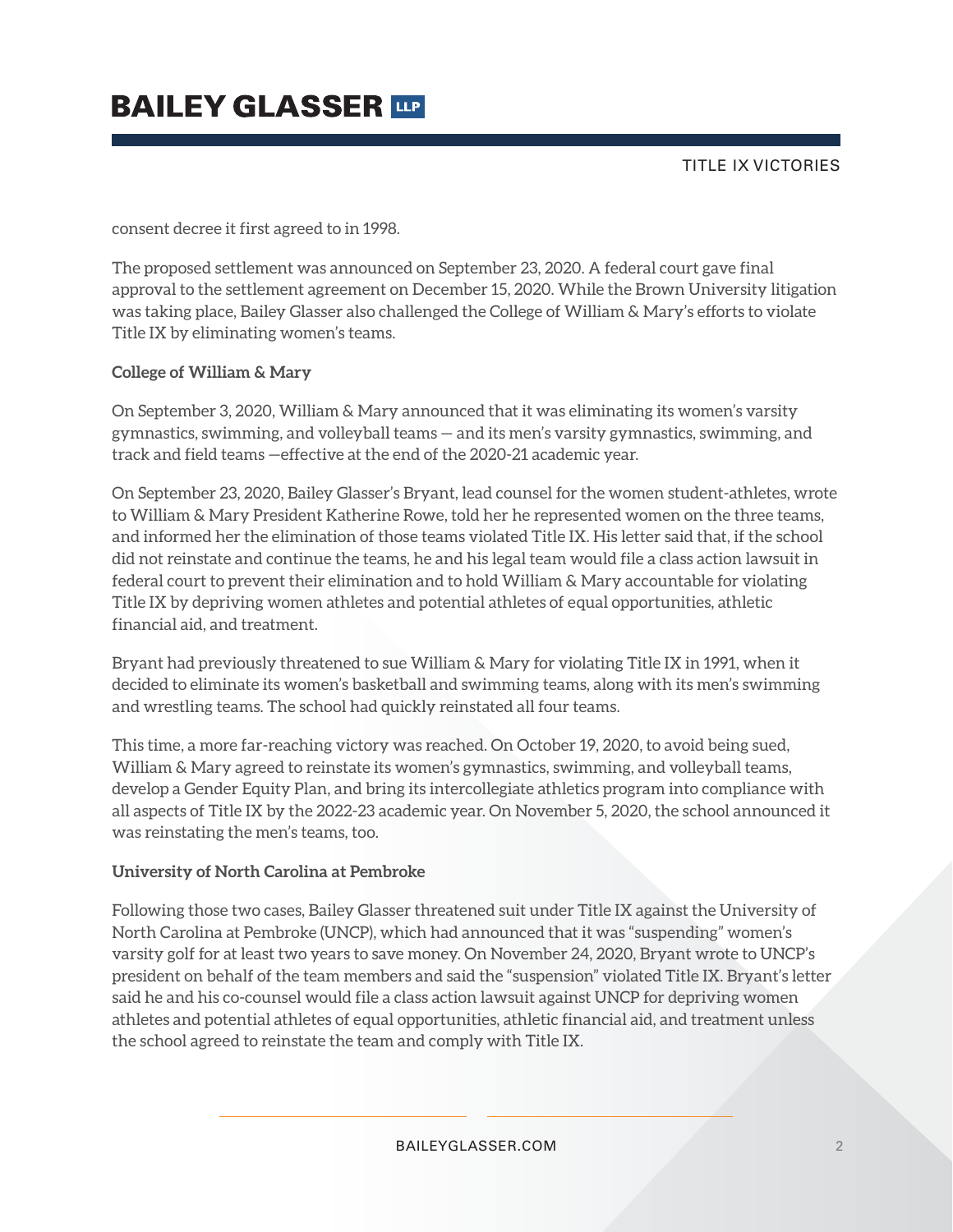TITLE IX VICTORIES

On December 18, 2020, UNCP agreed to reinstate the women's golf team and develop a gender equity plan no later than December 31, 2021. As part of the agreement, the school agreed to solicit input for the plan from student-athletes for all teams and expressly invite participation by the women's golf team. The university also agreed it would post the plan on UNCP's athletics department's website and ensure that UNCP's intercollegiate athletic program complies with Title IX during the 2023-24 academic year and beyond.

### **East Carolina University**

Similar results were achieved against East Carolina University (ECU), which announced in May 2020 that it was eliminating its women's and men's varsity swimming & diving and tennis teams. On November 16, 2020, Bryant wrote to ECU's interim chancellor on behalf of the women's team members and informed him that the teams' elimination violated Title IX. Bryant said he and his cocounsel would file a class action lawsuit in federal court against ECU for depriving women athletes and potential athletes of equal opportunities, athletic financial aid, and treatment unless the school agreed to reinstate the teams and comply with Title IX. The settlement agreement, reached on January 7, 2021, avoids the need for the class action.

As part of the settlement, ECU agreed to immediately reinstate its women's swimming, diving, and tennis teams and develop a gender equity plan no later than December 31, 2021. The school will solicit input for the plan from student-athletes for all teams and expressly invite participation by the female swimming, diving, and tennis team members. It will post the plan on ECU's athletics department's website and ensure that ECU's intercollegiate athletic program complies with Title IX during the 2023-24 academic year and beyond. The university will continue to monitor and manage the plan on an on-going basis (including prior to its official adoption) to maintain and improve ECU's Title IX compliance.

#### **Dartmouth College**

In December 2020, Bailey Glasser turned its attention to Dartmouth College. On July 9, 2020, Dartmouth announced it was eliminating its women's varsity intercollegiate golf and swimming & diving teams (along with its men's golf, lightweight rowing, and swimming & diving teams). It said that, as result of the teams' elimination, "the percentage of women among varsity athletes will be virtually identical to the percentage of women in the undergraduate student body, ensuring compliance with Title IX."

On December 18, 2020, Bryant wrote to Dartmouth's President on behalf of the women's team members and informed him that, according to the most recently available public numbers, that claim was false. Bryant's letter explained that the elimination of the women's teams violated Title IX and, as with the other schools, threatened to bring a class action in federal court against the school for depriving women of equal athletic participation opportunities, financial aid, and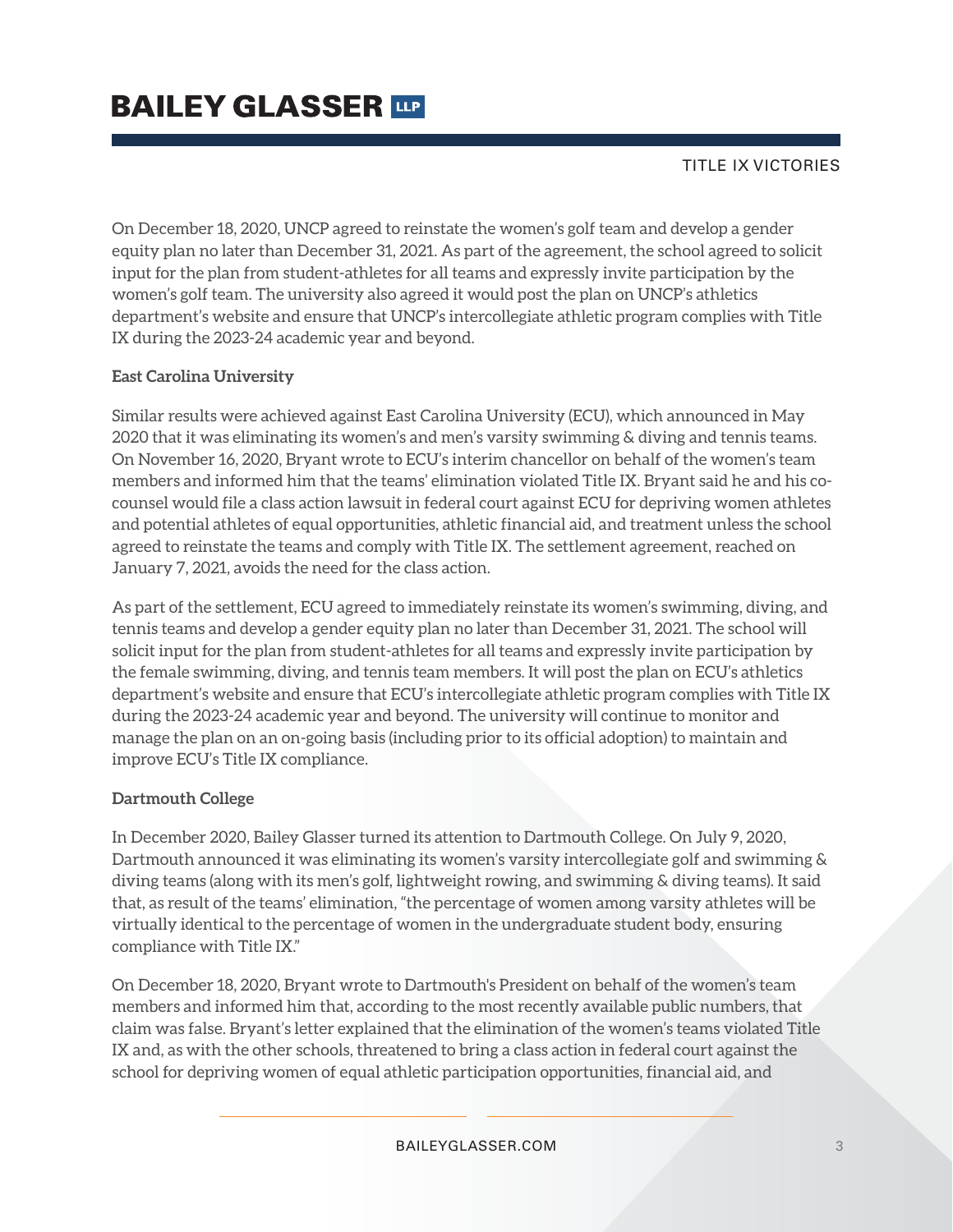### TITLE IX VICTORIES

treatment unless Dartmouth agreed to reinstate the women's teams and come into compliance with Title IX.

To avoid such a suit, on January 29, 2021, Dartmouth agreed to immediately reinstate its women's golf, swimming, and diving teams and develop a gender equity plan no later than March 15, 2022. It also announced it was reinstating the men's teams. The school will solicit input for the gender equity plan from the female golf and swimming & diving team members and alumni, as well as members and alumni of other teams. It will post the plan on the Dartmouth athletics department's website and ensure Dartmouth's intercollegiate athletic program complies with Title IX during the 2023-24 academic year and beyond.

#### **Clemson University**

Less than three months later, Bailey Glasser and its co-counsel made history when Clemson University agreed to landmark settlements with both its male and female student-athletes for violating Title IX by discriminating against them in different ways. It was the nation's first Title IX victory for male student-athletes and the first in which female and male student-athletes combined to hold a school accountable.

In November 2020, Clemson University announced it was eliminating its men's outdoor track, indoor track, and cross country teams, citing financial problems brought on by the pandemic among other reasons for needing to cut the teams. The threatened lawsuits followed.

On Friday, March 12, 2021, Bryant wrote to Clemson's President on behalf of the men's team members and noted that, if the university eliminated the teams, it would be in violation of Title IX which, among other things, prohibits educational institutions from eliminating men's teams for which interest, ability, and competition are available unless "intercollegiate level participation opportunities for male and female students are provided in numbers substantially proportionate to their respective enrollments." Bryant threatened a class action on behalf of all male student-athletes and potential student-athletes at the school unless Clemson complied with Title IX and provided men with equal opportunities to participate.

The following Monday, March 15, 2021, Lori Bullock of Newkirk Zwagerman, P.L.C., in Des Moines, IA —now a BG partner—wrote to Clemson's President on behalf of women's rowing, cross country, and track & field team members and informed him that, according to U.S. Department of Education data, the female student-athletes were not receiving equal athletic financial aid, treatment, or benefits. She said the women supported the male athletes' claims and would file their own class action on behalf of all female student-athletes and potential student-athletes unless the school complied with Title IX.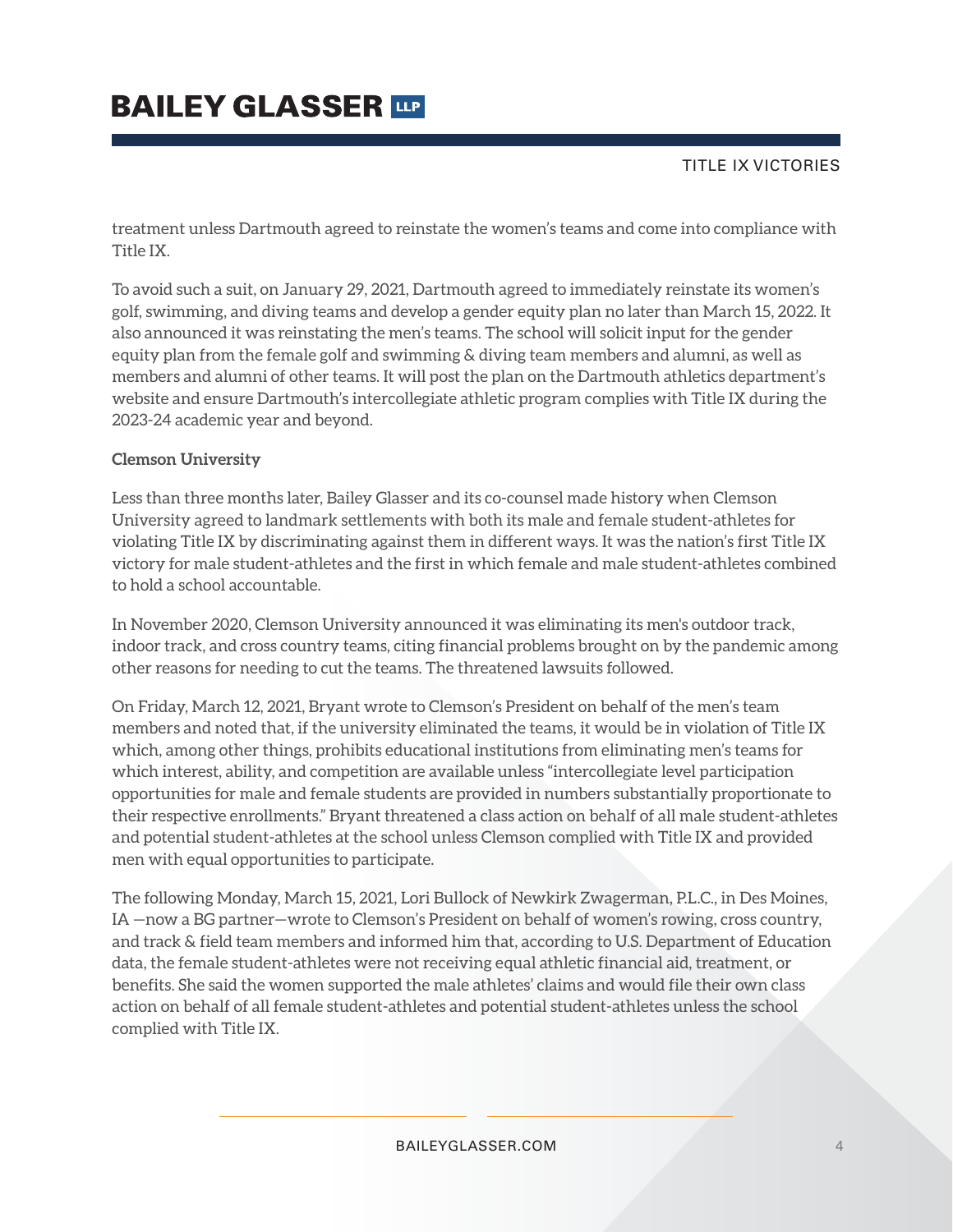### TITLE IX VICTORIES

On April 22, 2021, Clemson agreed to the history-making settlements with both the male and female student-athletes to avoid the threatened suits. The school will reinstate men's outdoor track & field under the agreements, continue men's indoor track & field and cross country, and add new women's varsity teams (gymnastics and lacrosse) to ensure gender equity and enhance opportunities for all. It will conduct a gender equity review of its intercollegiate athletics program to develop and adopt a Gender Equity Plan by July 1, 2022, and implement the plan so all aspects of Clemson's intercollegiate athletic program comply with Title IX in the 2023-24 academic year and future years. It will also take several very specific steps to provide its female student-athletes with equal athletic financial aid, treatment, and benefits while the Gender Equity Plan is being developed.

#### **University of St. Thomas**

Within a month, Bailey Glasser threatened suit against the University of St. Thomas in St. Paul, Minnesota, after the university announced on May 11, 2021, that it was eliminating the women's and men's varsity intercollegiate athletic tennis teams ten days later, at the end of the 2020-21 academic year. On May 20, 2021, Arthur Bryant wrote a letter to the St. Thomas President on behalf of the women's team members and informed her that the team's elimination violated Title IX. The law prohibits universities from eliminating women's teams for which interest, ability, and competition are available unless "intercollegiate level participation opportunities for male and female students are provided in numbers substantially proportionate to their respective enrollments." St. Thomas failed this test.

According to the most recent publicly available Equity in Athletics Disclosure Act data, which St. Thomas submitted and verified as accurate to the U.S. Department of Education, the school had an undergraduate population in 2018-19 of 2,883 women and 3,272 men. So, undergraduate enrollment was 46.83% women. The school's intercollegiate athletic teams that academic year had 545 men and 335 women, or 38.06% women — creating an 8.77% participation gap between the women's undergraduate enrollment rate and their intercollegiate athletic participation rate. Given the number of men on the varsity teams, St. Thomas needed to add 145 women to its athletic program to provide equitable participation opportunities for women.

Instead of adding women's teams, St. Thomas announced it was eliminating the women's tennis team (along with the men's team). With the teams' elimination, the school's athletic participation numbers would drop to approximately 531 men and 420 women, or 37.6% women — increasing the gap to 9.24%. St. Thomas would need to add 148 participation opportunities for women to achieve gender equity.

The settlement agreement, reached on June 17, 2021, avoids the need for a class action lawsuit. As part of the settlement, agreed to reinstate its women's tennis team, develop a gender equity plan, and come into full compliance with Title IX to avoid a sex discrimination class action for depriving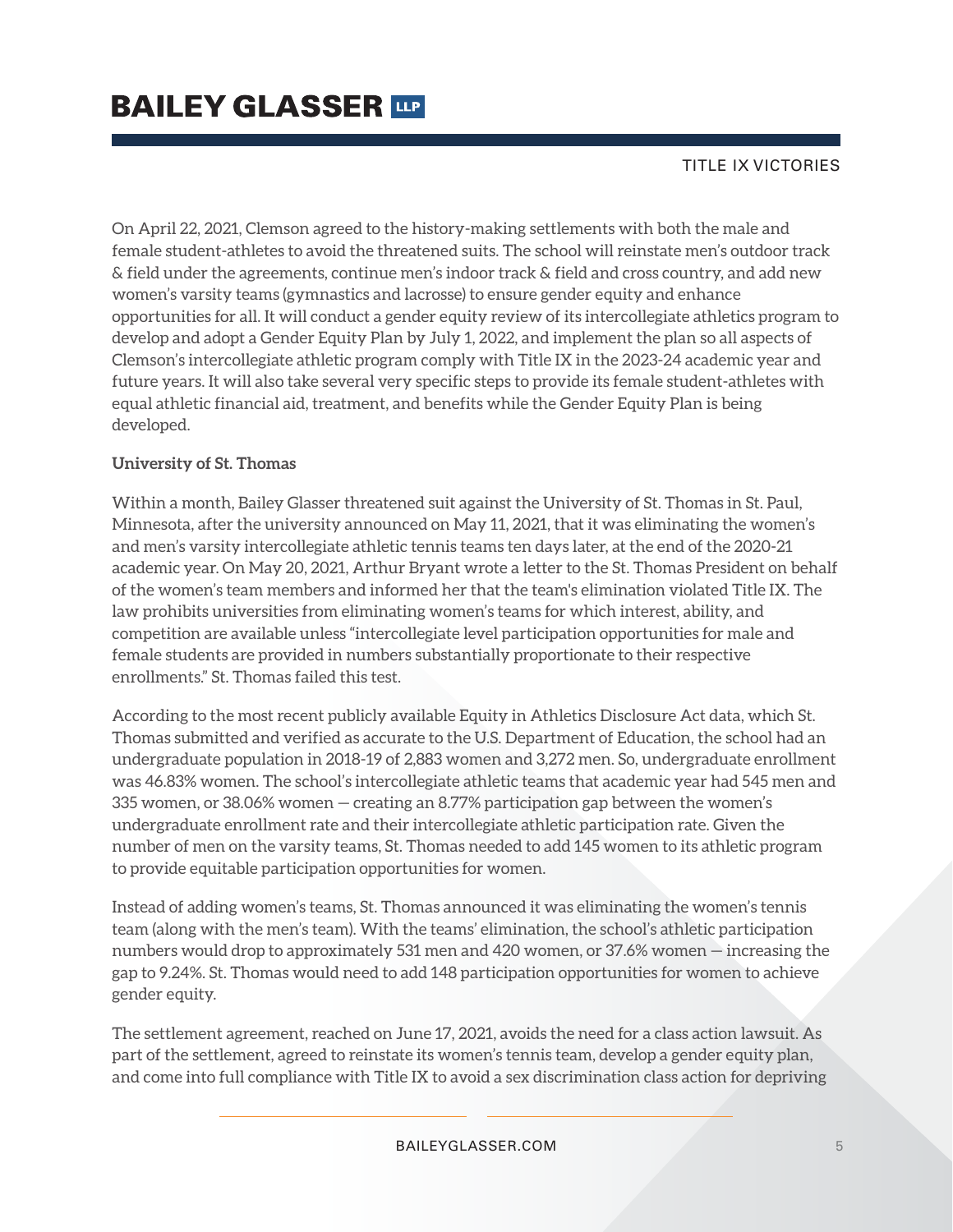### TITLE IX VICTORIES

female student-athletes of equal opportunities and treatment in its intercollegiate athletics program.

### **La Salle University**

Also in May 2021, Bryant wrote to the President of La Salle University in Philadelphia after the school announced in September 2020 that it was eliminating women's tennis, volleyball, and softball, as well as men's baseball, swimming & diving, tennis, and water polo at the end of the 2020-21 academic year, but then, on May 3, 2021, reinstated its men's swimming & diving team and no women's teams. Bailey Glasser represented two female volleyball players and threatened to sue the university unless it came into full compliance with Title IX.

On June 29, 2021, a settlement agreement was reached. La Salle agreed to provide its female student-athletes with equal treatment, bring all aspects of its intercollegiate athletic program into compliance with Title IX, and add as many women's teams as necessary to do so.

### **Dickinson College**

In August 2021, Dickinson College, a liberal arts college in Carlisle, Pennsylvania, announced plans to eliminate the women's (and men's) varsity intercollegiate athletic squash teams at the end of the 2021-22 season. On September 9, 2021, Bryant wrote a letter to Dickinson College Interim President John E. Jones, III, on behalf of the women's team members and informed him that the women's team's elimination violated Title IX. Bryant said he and his co-counsel would file a class action lawsuit in federal court against Dickinson for depriving women athletes and potential athletes of equal opportunities and treatment unless the school agreed to reinstate the team and comply with Title IX.

The settlement agreement, reached on October 6, 2021, avoided the need for a class action lawsuit. As part of the settlement, Dickinson agreed to reinstate its women's squash team and develop a gender equity plan no later than August 31, 2022. During the gender equity review, the school will solicit input from student-athletes and alumni and will expressly invite participation from the women's squash team members and other Dickinson women's varsity intercollegiate athletic team members. It will post the plan on Dickinson's athletics department's website and ensure that Dickinson's intercollegiate athletic program complies with Title IX during the 2022-2023 academic year and beyond. It will also take eight detailed steps to provide female student-athletes with improved and equal treatment and benefits in the interim.

### **More to Come?**

These nine victories were all won since September 2020 and Bailey Glasser is far from done. Bryant and his co-counsel are committed to fighting sex discrimination and advancing gender equity nationwide. They have recently informed San Diego State University and California State University, Fresno that they need to stop discriminating against their female student-athletes and